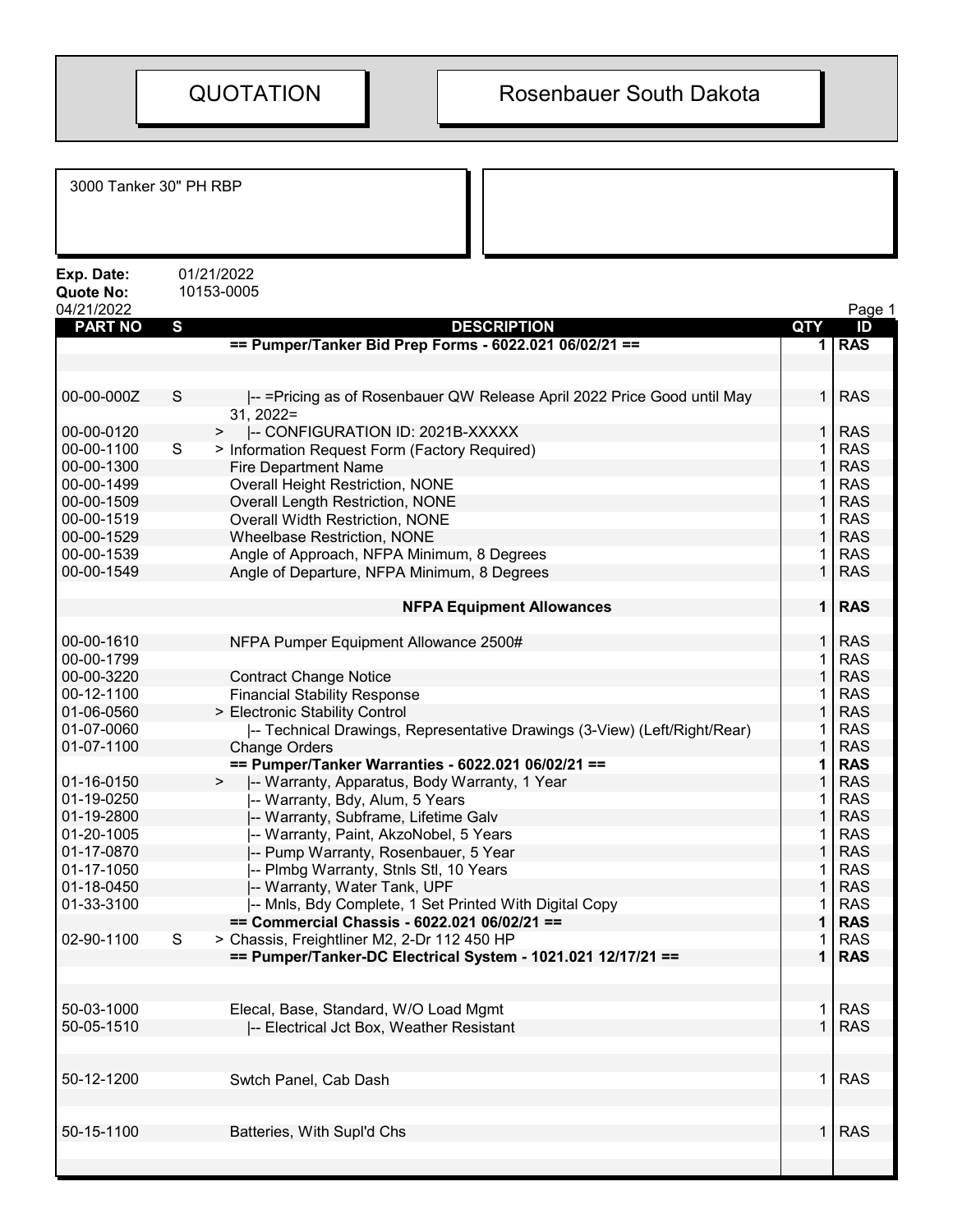| 04/21/2022                     |                                                         |                | Page 2     |
|--------------------------------|---------------------------------------------------------|----------------|------------|
| $\mathbf{s}$<br><b>PART NO</b> | <b>DESCRIPTION</b>                                      | QTY            | ID         |
| 50-15-3100                     | Battery Swtch, Mstr Disconnect, Chs Sppld               |                | <b>RAS</b> |
| 50-15-8700                     | > Battery Charger, Mean Well PB-600-12, 40 Amp          | 1              | <b>RAS</b> |
| 50-20-1500                     | -- Shore Power Inlet, KUSS Super Auto-Eject 20A         | 1              | <b>RAS</b> |
| 50-20-1120                     | -- Shore Power Inlet, Left Front Cab Dr                 | $\mathbf{1}$   | <b>RAS</b> |
| 60-90-4200                     | -- Compressor, Air, Kussmaul 120V                       | 1              | <b>RAS</b> |
|                                |                                                         |                |            |
|                                |                                                         |                |            |
|                                |                                                         |                |            |
| 50-42-2000                     | Air Horns, (2) Hood Mntd, 24.5" Stuttertone, Chrome     | $\mathbf 1$    | <b>RAS</b> |
| 50-43-2000                     | -- Air Horn Cntrl, Driver, Horn Ring, Air/Elec          | $\mathbf{1}$   | <b>RAS</b> |
|                                |                                                         |                |            |
|                                |                                                         |                |            |
|                                |                                                         |                |            |
| 51-05-1100                     | > Dome Lt, Chassis Supl'd                               | $\mathbf{1}$   | <b>RAS</b> |
| 51-05-6200                     | Lt, Engine Cmpt, 12 Volt LED, w/Switch                  | 1              | <b>RAS</b> |
| 51-05-9000                     | -- Switch on Light Head                                 | 1              | <b>RAS</b> |
| 51-05-6400                     | Lt, Pump Cmpt, 12 Volt LED With Swtch                   | 1              | <b>RAS</b> |
| 51-05-9000                     | -- Switch on Light Head                                 | 1              | <b>RAS</b> |
|                                |                                                         |                |            |
|                                |                                                         |                |            |
|                                |                                                         |                |            |
|                                |                                                         |                |            |
|                                |                                                         |                |            |
|                                |                                                         |                |            |
| 52-01-1200                     | Back Up Alarm                                           | 1.             | <b>RAS</b> |
|                                |                                                         |                |            |
|                                |                                                         |                |            |
|                                |                                                         |                |            |
|                                |                                                         |                |            |
| 52-08-1009                     | -- Hand Lights, NFPA Compliance - Spl'd/Instl'd by DEPT | 1 <sup>1</sup> | <b>RAS</b> |
|                                |                                                         |                |            |
|                                |                                                         |                |            |
| 52-41-1950                     | Seat Belt Warning, Supplied w/Chassis                   | $\mathbf{1}$   | <b>RAS</b> |
|                                |                                                         |                |            |
| 53-01-1200                     | Marker Lts, LED, DOT Requirements                       | 1.             | <b>RAS</b> |
| 53-02-1300                     | License Plate Brkt, Stainless, No Lt, Rr                | $\mathbf{1}$   | <b>RAS</b> |
| 53-03-0065                     | Whelen Rr DOT LED Ltng Pkg M6                           | 1              | <b>RAS</b> |
| 53-03-2750                     | -- Tail/Brake Lts, Whelen, LED, M6 (Pair)               | $\mathbf 1$    | <b>RAS</b> |
| 53-04-2750                     | -- Turn Signals, Whelen, LED w/ Arrow, M6 (Pair)        | 1              | <b>RAS</b> |
| 53-06-3550                     | -- Backup Lts, Whelen, LED, M6 (Pair)                   | 1              | <b>RAS</b> |
| 53-07-1210                     | -- Tail Lt Bezel, 4 Lts, Whln M6 (Pair), ABS Chrome     | 1              | <b>RAS</b> |
| 53-05-1800                     | Turn Signals, Mid Bdy, LED Marker Lt (Pair)             | $\mathbf{1}$   | <b>RAS</b> |
|                                |                                                         |                |            |
|                                |                                                         |                |            |
| 54-02-1400                     | I-- Ground Lts, Cab, 2 Door, LED Pair                   | $\mathbf 1$    | <b>RAS</b> |
| 54-02-2320                     | -- Step Lts, Cab, (2) Pair LED Four                     | $\mathbf{1}$   | <b>RAS</b> |
| 54-03-1200                     | -- Ground Lts, Pump Panel, LED, Pair                    | 1              | <b>RAS</b> |
| 54-03-1600                     | -- Ground Lts, Rr Step, LED, Pair                       | 1              | <b>RAS</b> |
| 54-04-1999                     | -- Lt Swtch, Ground Lts w/ Park Brake                   | 1              | <b>RAS</b> |
|                                |                                                         |                |            |
|                                |                                                         |                |            |
| 54-10-1300                     | Step Lt, Fxd /Fldg Step, LED, Ea                        | $\overline{2}$ | <b>RAS</b> |
| 54-10-1450                     | Step Lt, Rr Tailboard, LED, Ea                          | $\overline{2}$ | <b>RAS</b> |
| 54-11-2100                     | Lt Swtch, Step/Wlkwy Lts Wired Park Brake Swtch         | 1              | <b>RAS</b> |
|                                |                                                         |                |            |
|                                |                                                         | 3              | <b>RAS</b> |
| 54-15-1280                     | -- Scene Lt, Whelen, M6ZC LED, W/Chr. trim ring<br>>    |                |            |
| 54-15-5300                     | -- Scene Lt Lctn, Left Side of Pump Enclsr              | 1              | <b>RAS</b> |
| 54-15-5400                     | -- Scene Lt Lctn, Right Side of Pump Enclsr             | $\mathbf{1}$   | <b>RAS</b> |
| 54-15-5700                     | $\,<$<br>-- Scene Lt Lctn, Rr Of Bdy                    | 1              | <b>RAS</b> |
| 54-15-6100                     | -- Scene Lt Swtch, Cab Switch Panel                     | 1.             | <b>RAS</b> |
|                                |                                                         |                |            |
|                                |                                                         |                |            |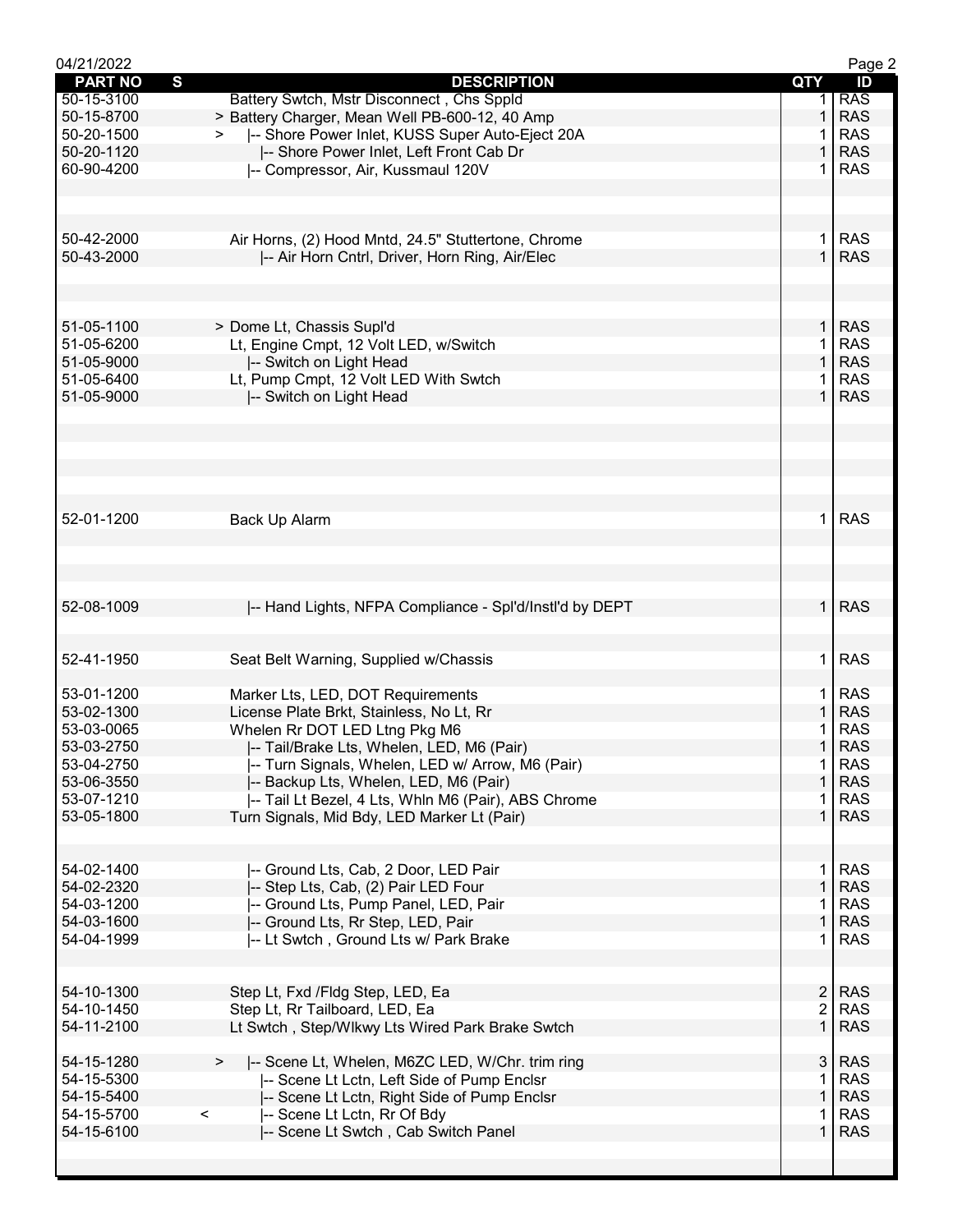| 04/21/2022     |                                                                          |                | Page 3     |
|----------------|--------------------------------------------------------------------------|----------------|------------|
| <b>PART NO</b> | S<br><b>DESCRIPTION</b>                                                  | QTY            | ID         |
| 54-15-6700     | -- Scene Lt Swtch, Rr Scene Lts, Auto w/ Reverse                         |                | <b>RAS</b> |
|                |                                                                          |                |            |
|                |                                                                          |                |            |
| 55-11-1200     | > Dr Open/Hazard Wrn Lt, Flashing Red Lens                               | $\mathbf 1$    | <b>RAS</b> |
|                |                                                                          |                |            |
|                |                                                                          |                |            |
|                |                                                                          |                |            |
| 56-01-1600     | Siren, Elect, Whelen 295SLSA1                                            | $\mathbf 1$    | <b>RAS</b> |
| 56-02-1600     | -- Spkr, F-S Dynamax, ES100C 100 Watt                                    | $\mathbf{1}$   | <b>RAS</b> |
| 56-02-1650     | -- Spkr Grille, Stnls Stl, "R"                                           | 1              | <b>RAS</b> |
| 56-03-1800     | -- Spkr Lctn, To Be Determined by Body Mfg                               | $\mathbf{1}$   | <b>RAS</b> |
|                |                                                                          |                |            |
|                |                                                                          |                |            |
|                |                                                                          |                |            |
|                |                                                                          |                |            |
| 57-02-1900     | $\geq$<br>-- Lt Bar, Whelen, Justice, LED, 56" JE2NFPA                   | $\mathbf 1$    | <b>RAS</b> |
| 57-10-0600     | -- Lightbar Cntrl, with Master Warning Switch                            | $\mathbf{1}$   | <b>RAS</b> |
|                |                                                                          |                |            |
|                |                                                                          |                |            |
|                |                                                                          |                |            |
| 58-71-1820     | -- Wrn Lts, Whelen, Upper Rr (2) S-LED Rotary L31 P/N L31*F              | 1.             | <b>RAS</b> |
| 57-20-8100     | -- Wrn Lt, Drvr, Whelen, L31 LED Rotator Red Color Lens, Ea              | $\mathbf{1}$   | <b>RAS</b> |
| 57-20-8101     | I-- Wrn Lt, Offcr, Whelen, L31 LED Rotator Red Color Lens, Ea            |                | <b>RAS</b> |
| 58-74-5100     | -- Stanchions, Rr Wrn Lt, Cast Alum                                      | 1              | <b>RAS</b> |
|                | <b>CAB WARNING LTS</b>                                                   |                | <b>RAS</b> |
|                |                                                                          |                |            |
|                |                                                                          |                |            |
|                |                                                                          |                |            |
| 58-03-2000     | -- Wrn Lts, Whelen, Low Frnt, (2) M6 LED                                 | 1.             | <b>RAS</b> |
| 57-20-1200     |                                                                          | $\mathbf{1}$   | <b>RAS</b> |
|                | -- Wrn Lt, Drvr, Whelen, M6, Red LED, Color Lens, Ea                     |                |            |
| 57-20-1201     | -- Wrn Lt, Offcr, Whelen, M6, Red LED, Color Lens, Ea                    |                | <b>RAS</b> |
| 58-01-2140     | -- Flange, Chrome, Wrn Lt, Whln, M6, Ea                                  | $\overline{2}$ | <b>RAS</b> |
|                |                                                                          |                |            |
|                |                                                                          |                |            |
| 58-09-2000     | -- Wrn Lts, Whelen, Intrsct (2) M6 LED                                   | $\mathbf 1$    | <b>RAS</b> |
| 57-20-1200     | -- Wrn Lt, Drvr, Whelen, M6, Red LED, Color Lens, Ea                     | $\mathbf{1}$   | <b>RAS</b> |
| 57-20-1201     | -- Wrn Lt, Offcr, Whelen, M6, Red LED, Color Lens, Ea                    |                | <b>RAS</b> |
| 58-01-2140     | I-- Flange, Chrome, Wrn Lt, Whln, M6, Ea                                 | $\overline{c}$ | <b>RAS</b> |
| 58-26-2400     | -- Wrn Lts, Whelen, Low Mid Bdy (2) M2 LED, in Rub Rail<br>$\langle$ $>$ |                | <b>RAS</b> |
| 57-20-1000     | -- Wrn Lt, Drvr, Whelen, M2, Red LED, Color Lens, Ea                     | $\mathbf 1$    | <b>RAS</b> |
| 57-20-1001     |                                                                          | 1              | <b>RAS</b> |
|                | -- Wrn Lt, Offcr, Whelen, M2, Red LED, Color Lens, Ea                    |                |            |
| 58-01-2100     | -- Flange, Chrome, Wrn Lt, Whln, M2, Ea<br>$\geq$                        | $\overline{2}$ | <b>RAS</b> |
| 58-36-2400     | -- Wrn Lts, Whelen, Low Rr Side (2) M2 LED, in Rub Rail<br>$\langle$ >   | 1              | <b>RAS</b> |
| 57-20-1000     | -- Wrn Lt, Drvr, Whelen, M2, Red LED, Color Lens, Ea                     | 1              | <b>RAS</b> |
| 57-20-1001     | -- Wrn Lt, Offcr, Whelen, M2, Red LED, Color Lens, Ea                    |                | <b>RAS</b> |
| 58-01-2100     | I-- Flange, Chrome, Wrn Lt, Whln, M2, Ea<br>>                            | $\overline{2}$ | <b>RAS</b> |
|                |                                                                          |                |            |
| 58-81-2000     | -- Wrn Lts, Whelen, Low Rr (2) M6 LED                                    | $\mathbf{1}$   | <b>RAS</b> |
| 57-20-1200     | I-- Wrn Lt, Drvr, Whelen, M6, Red LED, Color Lens, Ea                    | 1              | <b>RAS</b> |
| 57-20-1201     | I-- Wrn Lt, Offcr, Whelen, M6, Red LED, Color Lens, Ea                   | $\mathbf 1$    | <b>RAS</b> |
|                |                                                                          |                |            |
|                |                                                                          |                |            |
| 58-96-3999     |                                                                          | 1.             | <b>RAS</b> |
|                | === No Body Side Traffic Lights - Pick to Select ===                     |                |            |
|                |                                                                          |                |            |
|                |                                                                          |                |            |
|                | == Pumper/Tanker-Chassis Modifications - 6022.021 06/02/21 ==            |                | $1$ RAS    |
|                |                                                                          |                |            |
|                |                                                                          |                |            |
|                |                                                                          |                |            |
|                |                                                                          |                |            |
| 10-02-1100     | -- Label, Data, Fluid Levels                                             | 1              | <b>RAS</b> |
| 10-02-1200     | -- Label, Data, Height x Length, Weight                                  | $\mathbf{1}$   | <b>RAS</b> |
|                |                                                                          |                |            |
|                |                                                                          |                |            |
|                |                                                                          |                |            |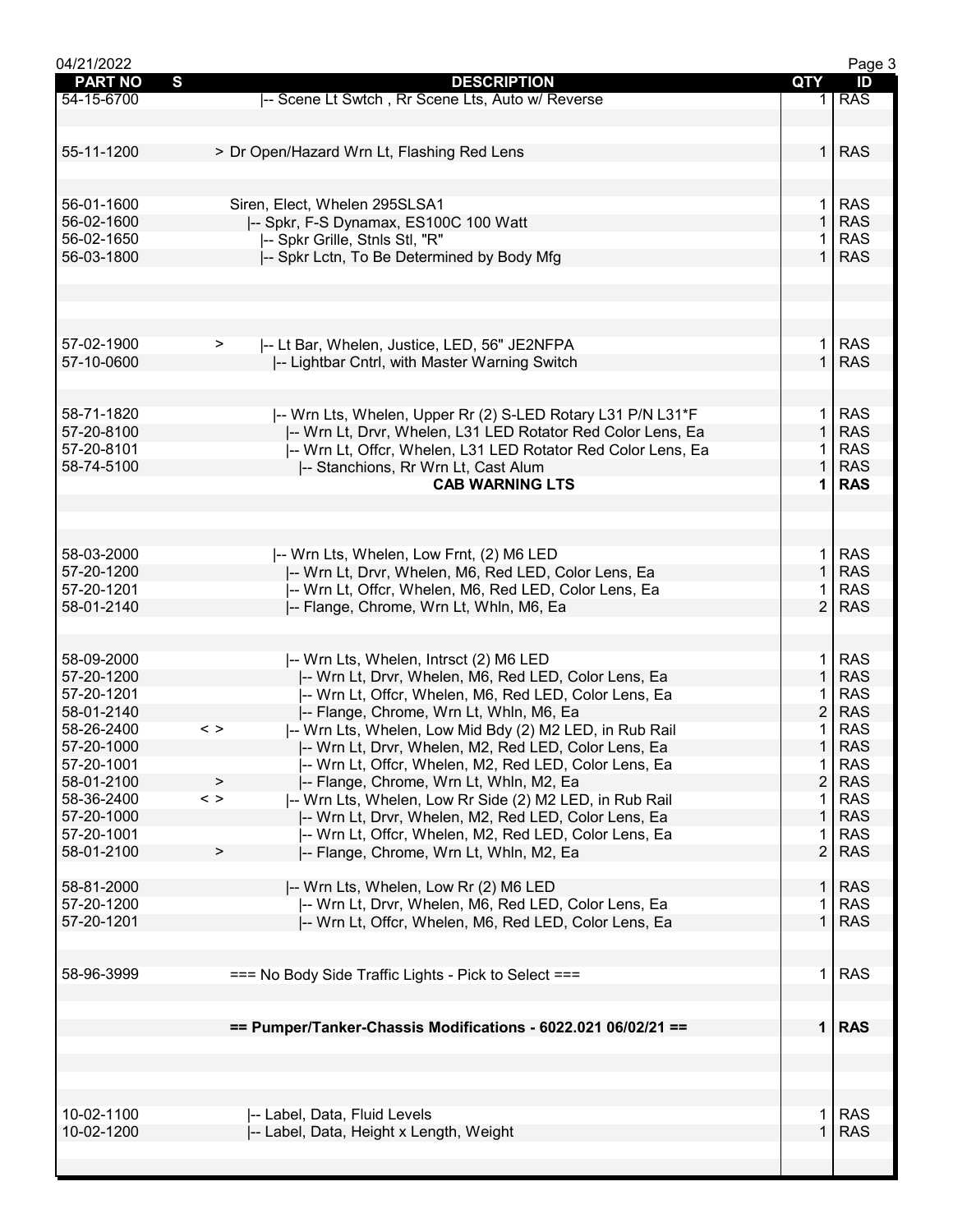| 04/21/2022          |                                                                                  |                | Page 4     |
|---------------------|----------------------------------------------------------------------------------|----------------|------------|
| S<br><b>PART NO</b> | <b>DESCRIPTION</b>                                                               | QTY            | ID         |
| 10-02-1300          | -- Label, Data, "No Ride" Rr Step                                                | 1.             | <b>RAS</b> |
| 10-02-2100          | -- Label, Indicating Number of Seats                                             | 1              | <b>RAS</b> |
| 10-02-2500          | -- Label, "Caution: Do Not Wear Helmet While Seated"                             | 1              | <b>RAS</b> |
|                     |                                                                                  |                |            |
|                     |                                                                                  |                |            |
| 10-03-6000          | -- Tow Plates (2), Rr Frame Rail, Under Step                                     | $\mathbf{1}$   | <b>RAS</b> |
| 80-43-2400          | -- Painting, Tow Plates, Blk                                                     | 1              | <b>RAS</b> |
|                     |                                                                                  |                |            |
| 10-04-0002          |                                                                                  | $\mathbf{1}$   | <b>RAS</b> |
| 10-04-2110          | -- Bumper, Existing Comm Bumper<br>-- Bumper Ext, None, With Chassis, Commercial | 1              | <b>RAS</b> |
| 10-04-3560          | -- Bumper, w/Chassis                                                             | $\mathbf{1}$   | <b>RAS</b> |
| 10-05-9202          | -- Tow Eyes, Supplied & Shipped Loose w/ Chassis, Install (Pair)                 | 1              | <b>RAS</b> |
|                     |                                                                                  |                |            |
|                     |                                                                                  |                |            |
|                     |                                                                                  |                |            |
| 10-06-1650          | -- Tire Pressure Indicator, Tndm Axle, Commercial, RWTG1235<br>$\geq$            | 1              | <b>RAS</b> |
|                     |                                                                                  |                |            |
| 10-07-0100          | -- Exhaust, Horizontal Supplied With Chassis                                     | 1.             | <b>RAS</b> |
|                     |                                                                                  |                |            |
|                     |                                                                                  |                |            |
| 10-08-2100          | -- Mud Flaps, Rr Whls, Blk, w/ Bdy                                               | $\mathbf{1}$   | <b>RAS</b> |
|                     |                                                                                  |                |            |
|                     |                                                                                  |                |            |
|                     |                                                                                  |                |            |
|                     |                                                                                  |                |            |
| 10-10-0400          |                                                                                  | 1.             | <b>RAS</b> |
| 10-10-0500          | -- Cab Step Overlay, 2 Dr LH Side<br>><br>-- Cab Step Overlay, 2 Dr RH Side      | 1              | <b>RAS</b> |
|                     | ➤                                                                                |                |            |
|                     |                                                                                  |                |            |
|                     |                                                                                  |                |            |
|                     |                                                                                  |                |            |
|                     |                                                                                  |                |            |
|                     |                                                                                  |                |            |
|                     |                                                                                  |                |            |
|                     |                                                                                  |                |            |
|                     |                                                                                  |                |            |
|                     |                                                                                  |                |            |
|                     |                                                                                  |                |            |
|                     |                                                                                  |                |            |
|                     |                                                                                  |                |            |
|                     |                                                                                  |                |            |
|                     |                                                                                  |                |            |
|                     |                                                                                  |                |            |
|                     |                                                                                  |                |            |
|                     | == Midship Pumper/Tanker Pump & Plumbing - 1021.021 12/17/21 ==                  |                | $1$ RAS    |
|                     |                                                                                  |                |            |
| 20-27-1650          | > Pump, Rosenbauer, N 1250 GPM, Mid-ship PTO                                     | 1              | <b>RAS</b> |
| 20-27-0152          | -- Rosenbauer Pump Body, Light Alloy                                             | $\mathbf{1}$   | <b>RAS</b> |
| 20-29-1200          | -- Primer, Trident Air Primer, Automatic<br>$\geq$                               | 1              | <b>RAS</b> |
| 20-29-1252          | -- Primer Control - Main Pump Manual Push Button                                 | $\mathbf{1}$   | <b>RAS</b> |
| 27-10-3400          | -- Pressure Gvrnr, FRC, In-Cntrl, w/Bdy, TGA300<br>$\geq$                        | 1              | <b>RAS</b> |
| 20-28-3400          | -- Pump Shift, Rosenbauer, PTO, Pump and Roll<br>⋗                               | $\mathbf{1}$   | <b>RAS</b> |
|                     | <b>STAINLESS STEEL PUMP PLUMBING *</b>                                           | 1 <sup>1</sup> | <b>RAS</b> |
|                     |                                                                                  |                |            |
| 21-00-2000          | -- Screens/Anodes, Pump                                                          | $\mathbf{1}$   | <b>RAS</b> |
| 21-00-3300          | -- Piping, Stnls Stl - 1250 GPM & Up                                             | 1              | <b>RAS</b> |
| 21-01-0200          | -- Pump Drain, Master, Manifold, Push Pull Type<br>>                             | 1              | <b>RAS</b> |
|                     |                                                                                  |                |            |
|                     |                                                                                  |                |            |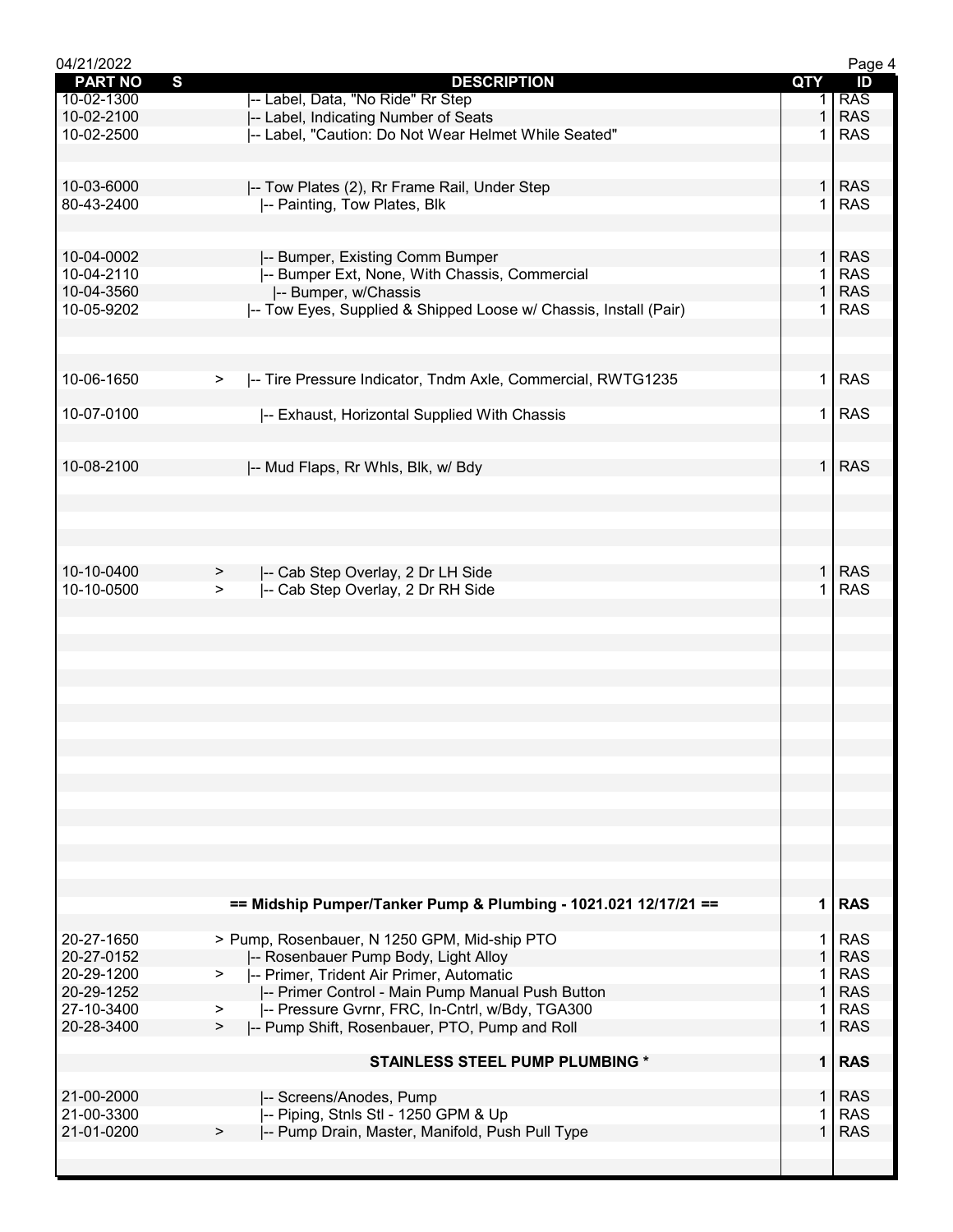| 04/21/2022     |                                                                                     |                         | Page 5     |
|----------------|-------------------------------------------------------------------------------------|-------------------------|------------|
| <b>PART NO</b> | S<br><b>DESCRIPTION</b>                                                             | QTY                     | ID         |
| 21-01-5500     | -- Intk Manifold, Stnls Stl                                                         | 1.                      | <b>RAS</b> |
| 21-01-6500     | -- Dschg Manifold, Stnls Stl                                                        | 1                       | <b>RAS</b> |
| 21-01-7100     | -- Painting, Pump & Piping, Silver                                                  |                         | <b>RAS</b> |
| 21-01-8100     | -- Threads, National Hose (NST)                                                     |                         | <b>RAS</b> |
| 22-03-1600     | -- Intk, Ungated, 6", LH Side                                                       |                         | <b>RAS</b> |
| 22-41-5700     | -- Cap, 6", Chrome Long Hndl                                                        | 1                       | <b>RAS</b> |
| 22-03-2600     | -- Intk, Ungated, 6", RH Side                                                       | 1                       | <b>RAS</b> |
| 22-41-5700     | I-- Cap, 6", Chrome Long Hndl                                                       | $\mathbf{1}$            | <b>RAS</b> |
| 22-51-5210     | -- Tank-To-Pump, Water Tank, 3" VIv/4" Piping, Midship, Pmpr/Tnkr<br>>              | 1.                      | <b>RAS</b> |
| 22-50-0100     |                                                                                     | 1                       | <b>RAS</b> |
|                | -- Single Tank to Pump Control - Pump Operator's Panel                              |                         |            |
| 24-62-1300     | -- VIv Mfger, AKR, 8000, (3")                                                       | 1                       | <b>RAS</b> |
| 22-55-4012     | -- Intk VIv Cntrl, Pull Rod, 1/4 Turn, AKR - IC                                     | 1                       | <b>RAS</b> |
| 23-02-1300     | -- Tank Fill/Cooling Line, Water Tank, 2"                                           | 1                       | <b>RAS</b> |
| 24-62-1200     | -- VIv Mfger, AKR, 8000, (2")                                                       | $\mathbf{1}$            | <b>RAS</b> |
| 22-55-4012     | -- Intk VIv Cntrl, Pull Rod, 1/4 Turn, AKR - IC                                     | 1.                      | <b>RAS</b> |
|                |                                                                                     |                         |            |
| 20-31-3600     | Dump-Relief Vlv, Suction Side, TFT A18                                              | $\mathbf{1}$            | <b>RAS</b> |
| 20-31-4100     | Pump Cooler, Bypass-To-Tank, 3/8"                                                   | $\mathbf{1}$            | <b>RAS</b> |
| 20-31-5200     | Heat Exchanger, Engine, Complete                                                    | 1                       | <b>RAS</b> |
|                |                                                                                     |                         |            |
|                |                                                                                     |                         |            |
| 20-31-1000     | -- Fire Pump Testing - Pumpers/Tankers                                              | $\mathbf{1}$            | <b>RAS</b> |
| 20-31-1100     | -- Pump Test, Pumper, UL                                                            | 1.                      | <b>RAS</b> |
| 20-31-1500     | -- Pump Test, Label                                                                 | $\mathbf{1}$            | <b>RAS</b> |
|                |                                                                                     |                         |            |
|                |                                                                                     |                         |            |
| 22-12-1100     | Intk, Aux, Gtd, 2-1/2", NST, Left Side                                              | 1.                      | <b>RAS</b> |
| 21-01-2502     | -- Drain/Bleeder, IC Lift-Up, Mnl 1/4 Turn - Spec Only                              | $\mathbf{1}$            | <b>RAS</b> |
| 22-41-1100     | -- Plug, 2-1/2", Chrome Rocker Lug, w/Chain                                         | 1                       | <b>RAS</b> |
| 24-62-1250     | -- VIv Mfger, AKR, 8000, (2-1/2")                                                   | $\mathbf{1}$            | <b>RAS</b> |
| 22-55-4050     | -- Intk VIv Cntrl, AKR, Mnl Swing Type-Adjacent                                     | 1.                      | <b>RAS</b> |
|                |                                                                                     |                         |            |
|                |                                                                                     |                         |            |
|                |                                                                                     |                         |            |
|                |                                                                                     |                         |            |
|                |                                                                                     |                         |            |
| 23-06-2200     | -- Crosslay Dschgs, (2) 1-1/2", Over Pump Panel, NST 200 ft x1-3/4-in ea<br>$\,<\,$ | 1 <sup>1</sup>          | <b>RAS</b> |
|                | w/divider                                                                           |                         |            |
| 21-01-2502     | -- Drain/Bleeder, IC Lift-Up, Mnl 1/4 Turn - Spec Only                              |                         | 2 RAS      |
| 24-61-1200     | -- VIv Mfger, AKR, 8000, (2")                                                       | $\overline{c}$          | <b>RAS</b> |
| 24-53-0020     | -- Dschg VIv Cntrl, Pull Rod, 1/4 Turn, SM, AKR - IC w/Gauge<br>>                   | $\overline{2}$          | <b>RAS</b> |
| 27-02-1500     | -- Gauge, Dschg, IC, 2-1/2" (0-400 PSI), WF<br>$\geq$                               | $\overline{\mathbf{c}}$ | <b>RAS</b> |
| 23-08-3300     | -- Crosslay Cvr, Alum T/P, Sngl, W/Vinyl End Flaps (Non NFPA Walking                | 1                       | <b>RAS</b> |
|                | Surface)                                                                            |                         |            |
| 29-20-5600     | -- Vinyl Cover, Color, RED                                                          | $\mathbf{1}$            | <b>RAS</b> |
| 23-08-4130     | -- Crosslay Trim, Alum Angles, Both Sides                                           | 1                       | <b>RAS</b> |
| 23-08-5019     | -- Crosslay Dschgs, Over Pump Panel, Normal Height                                  | 1                       | <b>RAS</b> |
|                |                                                                                     |                         |            |
|                |                                                                                     |                         |            |
|                |                                                                                     |                         |            |
|                |                                                                                     |                         |            |
| 23-09-4100     | Dschg, 2-1/2", Left Side, Pump Panel, NST                                           | 1.                      | <b>RAS</b> |
| 21-01-2502     | -- Drain/Bleeder, IC Lift-Up, Mnl 1/4 Turn - Spec Only                              | 1                       | <b>RAS</b> |
| 24-02-1200     | -- Elbow, 2-1/2"F x 2-1/2" NST M, Chrome                                            | 1                       | <b>RAS</b> |
| 24-03-1400     | -- Cap, 2-1/2", NST Chrome, Rocker Lug, w/Chain                                     | $\mathbf{1}$            | <b>RAS</b> |
| 24-61-1250     | -- VIv Mfger, AKR, 8000, (2-1/2")                                                   | 1                       | <b>RAS</b> |
| 24-53-0020     | I-- Dschg VIv Cntrl, Pull Rod, 1/4 Turn, SM, AKR - IC w/Gauge                       | $\mathbf{1}$            | <b>RAS</b> |
| 27-02-1500     | ⋗                                                                                   | 1.                      | <b>RAS</b> |
|                | -- Gauge, Dschg, IC, 2-1/2" (0-400 PSI), WF<br>>                                    |                         |            |
|                |                                                                                     |                         |            |
|                |                                                                                     |                         |            |
| 23-10-4100     | Dschg, 2-1/2", Right Side, Pump Panel, NST                                          | 1 <sup>1</sup>          | <b>RAS</b> |
|                |                                                                                     |                         |            |
|                |                                                                                     |                         |            |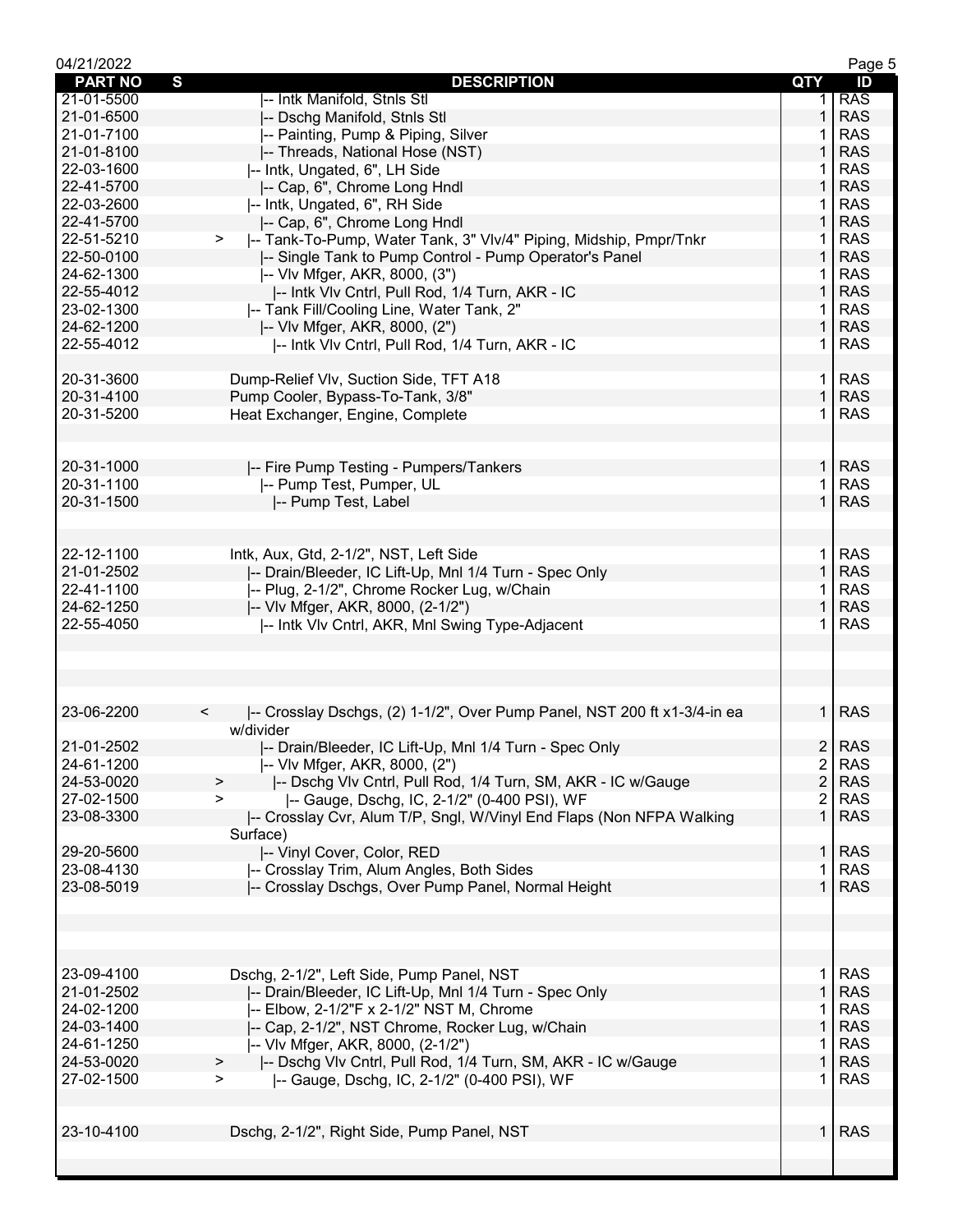| 04/21/2022     |                                                                                   |              | Page 6     |
|----------------|-----------------------------------------------------------------------------------|--------------|------------|
| <b>PART NO</b> | S<br><b>DESCRIPTION</b>                                                           | QTY          | ID         |
| 21-01-2502     | -- Drain/Bleeder, IC Lift-Up, Mnl 1/4 Turn - Spec Only                            |              | <b>RAS</b> |
| 24-02-1200     | -- Elbow, 2-1/2"F x 2-1/2" NST M, Chrome                                          | $\mathbf{1}$ | <b>RAS</b> |
| 24-03-1400     | -- Cap, 2-1/2", NST Chrome, Rocker Lug, w/Chain                                   | 1            | <b>RAS</b> |
| 24-61-1250     | -- VIv Mfger, AKR, 8000, (2-1/2")                                                 | 1            | <b>RAS</b> |
| 24-53-0020     | -- Dschg VIv Cntrl, Pull Rod, 1/4 Turn, SM, AKR - IC w/Gauge<br>$\geq$            |              | <b>RAS</b> |
| 27-02-1500     | -- Gauge, Dschg, IC, 2-1/2" (0-400 PSI), WF<br>$\geq$                             | 1            | <b>RAS</b> |
| 23-10-5200     | Dschg, 3" x 4"NST, Right Side, Pump Panel, NST                                    | 1.           | <b>RAS</b> |
| 21-01-2502     | -- Drain/Bleeder, IC Lift-Up, Mnl 1/4 Turn - Spec Only                            | $\mathbf 1$  | <b>RAS</b> |
| 24-02-2600     | -- Elbow, LW Alum, 5" Storz x 4"F                                                 | 1.           | <b>RAS</b> |
| 24-03-2200     | -- Cap, LW Alum, 5" Storz, w/Cable                                                | $\mathbf{1}$ | <b>RAS</b> |
| 24-61-1300     | -- VIv Mfger, AKR, 8000, (3")                                                     | 1.           | <b>RAS</b> |
| 24-53-0300     | -- Dschg Vlv Cntrl, Pull Rod, 1/4 Turn, SM, AKR Slow Close - IC w/Gauge<br>$\geq$ | $\mathbf{1}$ | <b>RAS</b> |
| 27-02-1500     | -- Gauge, Dschg, IC, 2-1/2" (0-400 PSI), WF<br>➤                                  | 1.           | <b>RAS</b> |
|                |                                                                                   |              |            |
|                |                                                                                   |              |            |
|                |                                                                                   |              |            |
|                |                                                                                   |              |            |
|                |                                                                                   |              |            |
|                |                                                                                   |              |            |
| 23-13-3200     | Dschg, 2-1/2", Right Rr, NST                                                      | $\mathbf{1}$ | <b>RAS</b> |
| 21-01-2502     | -- Drain/Bleeder, IC Lift-Up, Mnl 1/4 Turn - Spec Only                            |              | <b>RAS</b> |
| 24-02-1200     |                                                                                   | $\mathbf{1}$ | <b>RAS</b> |
|                | -- Elbow, 2-1/2"F x 2-1/2" NST M, Chrome                                          |              |            |
| 24-03-1400     | -- Cap, 2-1/2", NST Chrome, Rocker Lug, w/Chain                                   | 1            | <b>RAS</b> |
| 24-61-1250     | I-- VIv Mfger, AKR, 8000, (2-1/2")                                                | $\mathbf{1}$ | <b>RAS</b> |
| 24-53-0020     | -- Dschg Vlv Cntrl, Pull Rod, 1/4 Turn, SM, AKR - IC w/Gauge<br>⋗                 | 1            | <b>RAS</b> |
| 27-02-1500     | -- Gauge, Dschg, IC, 2-1/2" (0-400 PSI), WF<br>$\mathbf{r}$                       | $\mathbf{1}$ | <b>RAS</b> |
|                |                                                                                   |              |            |
|                |                                                                                   |              |            |
| 24-11-3200     | Monitor Dschg, 3", Over Midship Pump Enclsr, NPT                                  | 1.           | <b>RAS</b> |
| 21-01-2500     | -- Drain/Bleeder, IC Lift-Up, Mnl 1/4 Turn                                        | $\mathbf{1}$ | <b>RAS</b> |
| 24-61-1300     | -- VIv Mfger, AKR, 8000, (3")                                                     | 1            | <b>RAS</b> |
| 24-53-0300     | -- Dschg VIv Cntrl, Pull Rod, 1/4 Turn, SM, AKR Slow Close - IC w/Gauge<br>$\geq$ | $\mathbf{1}$ | <b>RAS</b> |
| 27-02-1500     | -- Gauge, Dschg, IC, 2-1/2" (0-400 PSI), WF<br>$\geq$                             | 1.           | <b>RAS</b> |
|                |                                                                                   |              |            |
|                |                                                                                   |              |            |
|                |                                                                                   |              |            |
|                |                                                                                   |              |            |
|                | == Pumper/Tanker-Side Mount Pump Compt - 6022.021 06/02/21 ==                     |              | 1 RAS      |
|                |                                                                                   |              |            |
|                |                                                                                   |              |            |
| 26-02-1100     | S<br>> S.O.R./ Pump Enc, Side Mt, Extrd Alum, 30" W                               | $\mathbf{1}$ | <b>RAS</b> |
|                |                                                                                   |              |            |
|                |                                                                                   |              |            |
|                |                                                                                   |              |            |
| 26-10-2100     | Pump Enc Cmpt, SM, Dnnge Over Pump, Open                                          | 1.           | <b>RAS</b> |
|                |                                                                                   |              |            |
| 26-30-1100     | Rng Brd, LH Pump Panel, Alum T/P, SM                                              | 1.           | <b>RAS</b> |
| 26-30-1150     | Rng Brd, RH Pump Panel, Alum T/P, SM                                              | $\mathbf 1$  | <b>RAS</b> |
|                |                                                                                   |              |            |
|                |                                                                                   |              |            |
| 26-31-1300     | Pump Side Access Door, Upper RH, S/S                                              | 1.           | <b>RAS</b> |
|                |                                                                                   |              |            |
|                |                                                                                   |              |            |
| 26-35-3200     | Pump Panel, Stnls Stl, LH/RH, SM                                                  | 1.           | <b>RAS</b> |
| 26-35-1100     | -- Pump Panel, Bltd, LH                                                           | 1            | <b>RAS</b> |
| 26-35-1400     | -- Pump Panel, Hngd, RH                                                           | 1            | <b>RAS</b> |
|                |                                                                                   |              |            |
|                |                                                                                   |              |            |
|                |                                                                                   |              |            |
|                |                                                                                   |              |            |
|                |                                                                                   |              |            |
|                |                                                                                   |              |            |
|                |                                                                                   |              |            |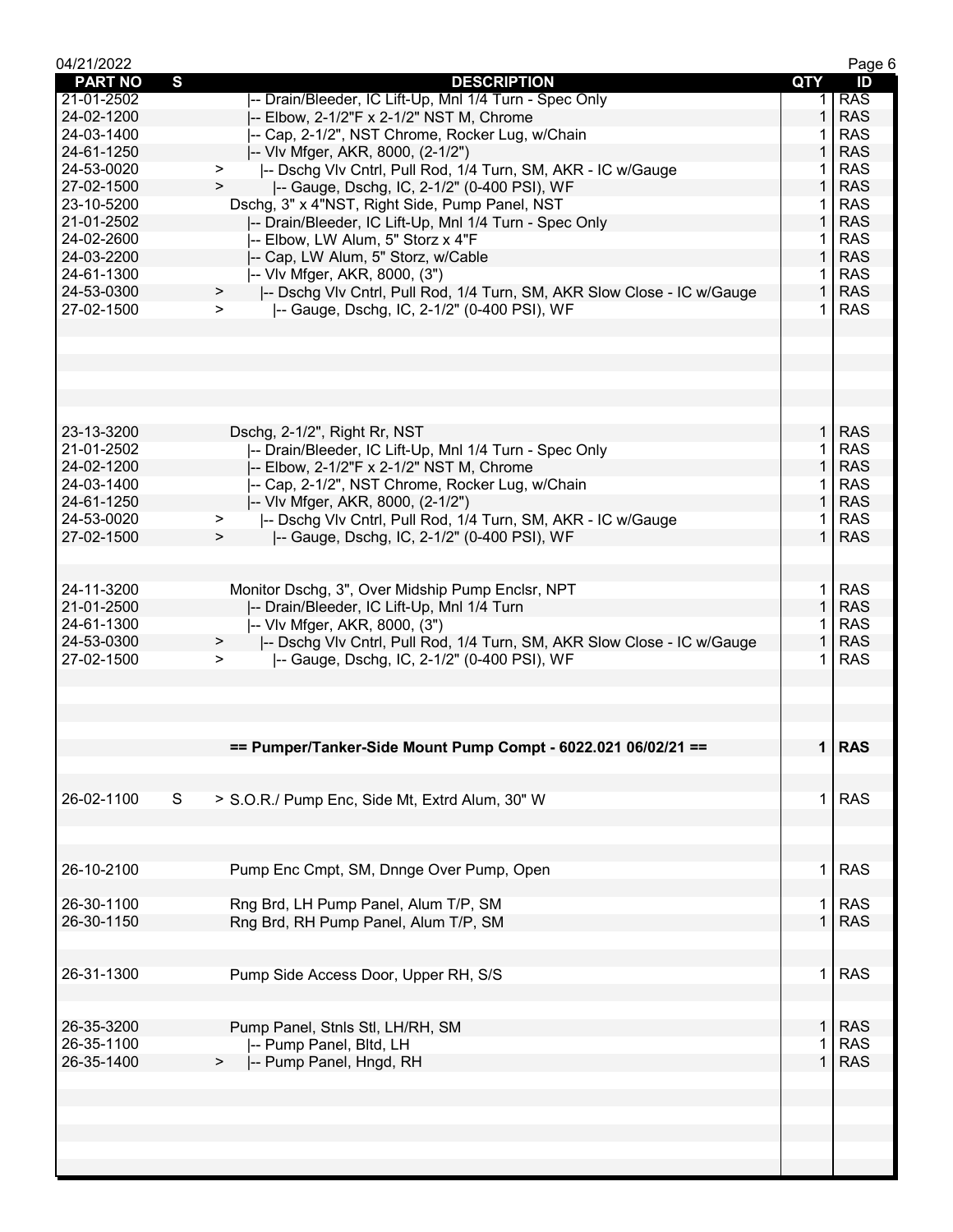| 04/21/2022     |                                                                      |                | Page 7     |
|----------------|----------------------------------------------------------------------|----------------|------------|
| <b>PART NO</b> | $\mathbf{s}$<br><b>DESCRIPTION</b>                                   | QTY            | ID         |
| 26-55-1100     | Labels, Test Data and Safety Placards                                |                | <b>RAS</b> |
| 26-55-2400     | Labels, Innovative Controls Color Coded                              | $\mathbf{1}$   | <b>RAS</b> |
|                |                                                                      |                |            |
|                |                                                                      |                |            |
| 26-56-1125     | Pump Panel LED Lts, (3) Tecniq E10-W0001-1, Midship LH w/ Sw on Pmp  | 1              | <b>RAS</b> |
|                | Oprtr's Pnl                                                          |                |            |
| 26-56-1225     | Pump Panel LED Lts (2), Midship RH, Tecniq E10-W0001-1               | 1.             | <b>RAS</b> |
| 26-56-2000     | Pump Panel Lt (1), Actuated w/Pump Engagement                        |                | <b>RAS</b> |
|                |                                                                      |                |            |
|                |                                                                      |                |            |
| 27-01-1500     | >  -- Mstr Gauges, IC, 4" PSI, Pr                                    | 1.             | <b>RAS</b> |
| 27-01-4100     | > Gauge, Test Taps                                                   | $\mathbf{1}$   | <b>RAS</b> |
|                |                                                                      |                |            |
|                |                                                                      |                |            |
|                |                                                                      |                |            |
| 27-35-1100     | Water Tank Gauge, FRC, TankVision Pro 300, Pump Panel WLA300-A00     | 1.             | <b>RAS</b> |
| 27-35-1200     | -- Water Tank Gauge, FRC, TankVision Pro 300, Rr Bdy, Remote Display | $\mathbf{1}$   | <b>RAS</b> |
|                |                                                                      |                |            |
|                |                                                                      |                |            |
|                |                                                                      |                |            |
|                |                                                                      |                |            |
|                |                                                                      |                |            |
|                |                                                                      |                |            |
|                | == LL/LR Tandem Axle Pumper/Tanker - 6022.021 06/02/21 ==            |                | 1 RAS      |
|                |                                                                      |                |            |
|                |                                                                      |                |            |
| 25-26-2100     | $\prec$<br>-- Water Tank, 3000 Gal, Pmpr/Tnkr, Poly                  | $\mathbf 1$    | <b>RAS</b> |
| 25-25-0060     | -- Water Tank, "T" Tank                                              | 1.             | <b>RAS</b> |
| 25-44-1400     | -- Water Tank, Fill Tower, 10" x 10", <3500 Gals                     | $\mathbf{1}$   | <b>RAS</b> |
| 25-42-1100     | -- Water Tank, Base Specs, Poly<br>$>$ $\sim$                        |                | <b>RAS</b> |
| 25-42-1190     | -- Water Tank, Manufacturer, No Preference, Poly                     | $\mathbf 1$    | <b>RAS</b> |
| 25-50-3030     | Direct Tank Fill, 4" Fireman's Friend, Rr FFE4030CF8M-F-4            |                | <b>RAS</b> |
| 22-41-3400     | -- Cap, 4", Chrome Rocker Lug, w/Chain                               | $\mathbf{1}$   | <b>RAS</b> |
| 25-62-1260     | -- Quick Dump, Rr 10", Extrnl Mt w/Swivel Dump                       |                | <b>RAS</b> |
| 25-62-2100     | -- Quick Dump, Rr 10", Mnl Open/Close Cntrls                         | $\mathbf{1}$   | <b>RAS</b> |
| 25-62-2550     | -- Quick Dump, Rr 10", Pntd Stl                                      | 1.             | <b>RAS</b> |
| 25-62-4300     | -- Quick Dump Chute, Rr, Swivel Dump, Rosenbauer                     | $\mathbf 1$    | <b>RAS</b> |
|                |                                                                      |                |            |
|                |                                                                      |                |            |
| 29-10-2000     | Hosebed, Grating, Extrd Alum, >180" Long                             | 1              | <b>RAS</b> |
| 29-10-5100     | -- Hosebed, Strge Cpcty, 55 Cubic Feet, Minimum                      | 1              | <b>RAS</b> |
| 29-10-8100     | Hosebed, Divider, 1/4" Alum                                          |                | <b>RAS</b> |
| 29-20-5000     |                                                                      | $\mathbf{1}$   | <b>RAS</b> |
|                | > Hosebed Cvr, Vinyl, >180" L, <74" W, Velcro                        | 1              | <b>RAS</b> |
| 29-20-5600     | -- Vinyl Cover, Color, RED                                           |                |            |
|                |                                                                      |                |            |
| 30-00-0399     |                                                                      |                | <b>RAS</b> |
|                | Raw Material Surcharge - Tandem Axle                                 | 1              |            |
| 30-01-1910     | Bdy Const - Rosenbauer FX - 3/16" Alum - TA Pmpr/Tnkr                | 1              | <b>RAS</b> |
| 30-02-2100     | -- Alum Treadplate Compt Floors                                      | 1              | <b>RAS</b> |
| 30-10-1100     | -- Sub Frame, Hot-Dip Galv                                           | 1              | <b>RAS</b> |
| 31-01-1400     | I-- Bdy, Frmd Alum, Pmpr/Tnkr, Over 220"                             | $\mathbf{1}$   | <b>RAS</b> |
| 44-06-3100     | -- Whl Well Panel, Alum Pntd, Tndm Axle - Alum                       | 1              | <b>RAS</b> |
| 44-06-4100     | -- Fenderette, Polished Aluminum                                     | $\mathbf{1}$   | <b>RAS</b> |
| 31-01-2205     | 102" OAW, 26" Lwr Dpth Both Sides, TA LL/LR                          | 1              | <b>RAS</b> |
| 29-00-1220     | -- Hosebed, Pmpr, >180" L, 68" Wide                                  | 1              | <b>RAS</b> |
| 32-03-0030     | -- Cmpt Height, 30" High Left                                        | 1              | <b>RAS</b> |
| 32-03-1030     | -- Cmpt Height, 30" High Right                                       | 1              | <b>RAS</b> |
| 32-04-1200     | Roll Up Drs, LL/LR                                                   | 1              | <b>RAS</b> |
| 30-02-1140     | -- Roll-Up Drs - Amdor                                               | $\overline{4}$ | <b>RAS</b> |
|                |                                                                      |                |            |
|                |                                                                      |                |            |
|                |                                                                      |                |            |
|                |                                                                      |                |            |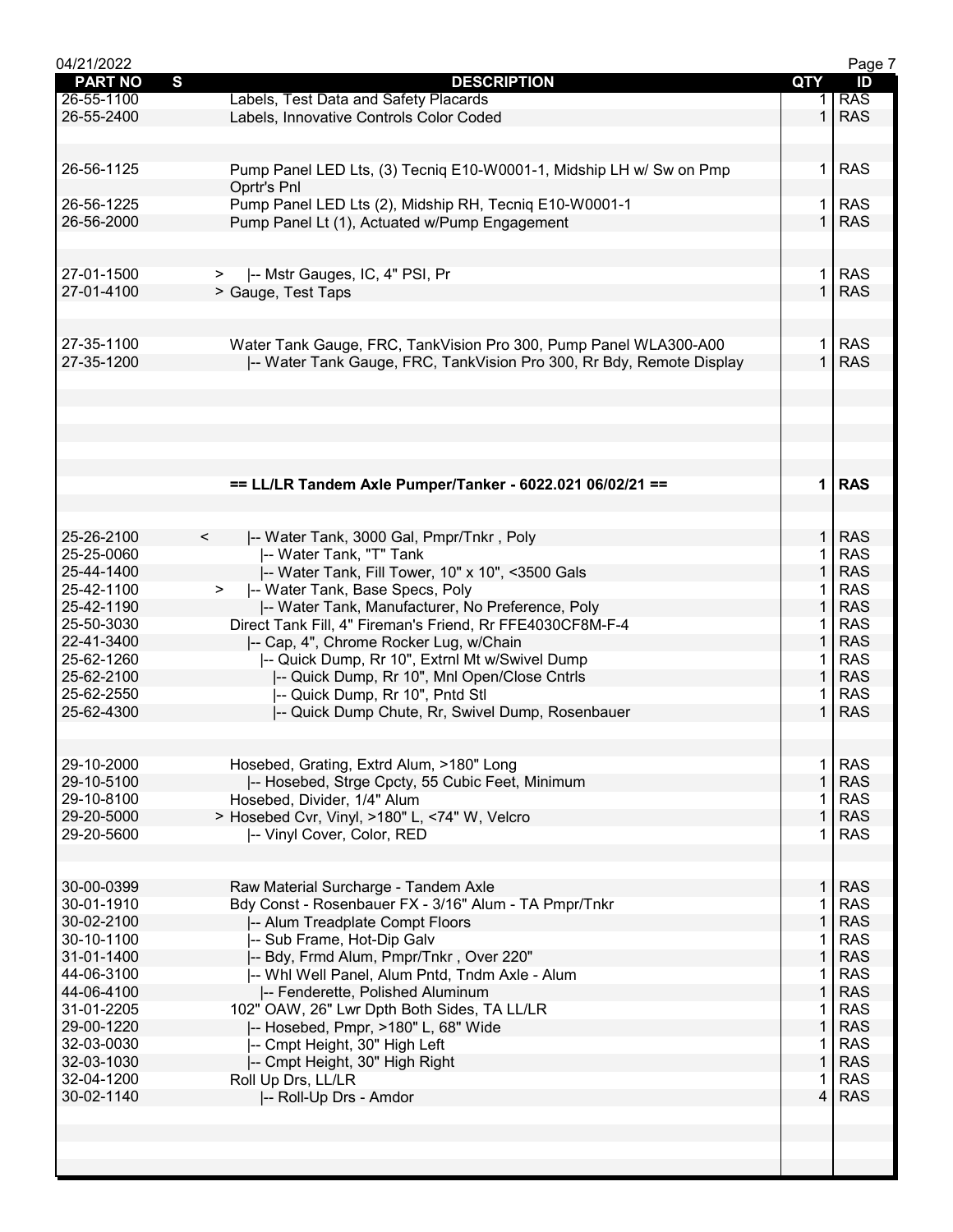| 04/21/2022     |                                                               |                | Page 8     |
|----------------|---------------------------------------------------------------|----------------|------------|
| <b>PART NO</b> | $\mathbf{s}$<br><b>DESCRIPTION</b>                            | <b>QTY</b>     | ID         |
| 32-05-1030     | -- Ahd Rr Whls - Low Comp't - Roll Up Dr - Natural Finish     | 1.             | <b>RAS</b> |
| 44-40-1100     | -- Vents, Compts, Louvers, Includes Filters (Ea)              | 1              | <b>RAS</b> |
| 45-01-1050     | -- Shelving Tracks, (2) Unistrut, Alum                        | 1              | <b>RAS</b> |
| 55-01-5112     | -- Cmpt LED Lt, Luma Bar, (1) Ea Cmpt                         | 1              | <b>RAS</b> |
| 55-06-1100     | -- Cmpt Lt, Dr Swtch, Auto, Ea                                | 1              | <b>RAS</b> |
| 32-05-1630     | -- Bhnd Rr Whls - Low Comp't - Roll Up Dr - Natural Finish    | 1              | <b>RAS</b> |
| 44-40-1100     | -- Vents, Compts, Louvers, Includes Filters (Ea)              | 1              | <b>RAS</b> |
| 45-01-1050     | -- Shelving Tracks, (2) Unistrut, Alum                        | $\mathbf{1}$   | <b>RAS</b> |
| 55-01-5112     | -- Cmpt LED Lt, Luma Bar, (1) Ea Cmpt                         | 1.             | <b>RAS</b> |
| 55-06-1100     | -- Cmpt Lt, Dr Swtch, Auto, Ea                                | $\mathbf 1$    | <b>RAS</b> |
|                |                                                               |                |            |
| 32-06-1030     | -- Ahd Rr Whls - Low Comp't - Roll Up Door - Natural Finish   | $\mathbf 1$    | <b>RAS</b> |
| 44-40-1100     | -- Vents, Compts, Louvers, Includes Filters (Ea)              | $\mathbf{1}$   | <b>RAS</b> |
| 45-01-1050     | -- Shelving Tracks, (2) Unistrut, Alum                        | 1              | <b>RAS</b> |
| 55-01-5112     | -- Cmpt LED Lt, Luma Bar, (1) Ea Cmpt                         | $\mathbf{1}$   | <b>RAS</b> |
| 55-06-1100     | -- Cmpt Lt, Dr Swtch, Auto, Ea                                | 1.             | <b>RAS</b> |
| 32-06-1630     | -- Bhnd Rr Whls - Low Comp't - Roll Up Door - Natural Finish  | $\mathbf{1}$   | <b>RAS</b> |
| 44-40-1100     |                                                               | 1              | <b>RAS</b> |
|                | -- Vents, Compts, Louvers, Includes Filters (Ea)              |                |            |
| 45-01-1050     | -- Shelving Tracks, (2) Unistrut, Alum                        | 1              | <b>RAS</b> |
| 55-01-5112     | -- Cmpt LED Lt, Luma Bar, (1) Ea Cmpt                         | 1              | <b>RAS</b> |
| 55-06-1100     | -- Cmpt Lt, Dr Swtch, Auto, Ea                                | $\mathbf 1$    | <b>RAS</b> |
| 33-60-1100     | Rr Bdy, Flat Back                                             | 1 <sup>1</sup> | <b>RAS</b> |
| 32-08-0600     | -- No Rr Compt                                                | $\mathbf{1}$   | <b>RAS</b> |
| 33-61-1300     | -- Rr Step, Pmpr-Tnkr Bdy, Bolt-On, 12"                       | $\mathbf{1}$   | <b>RAS</b> |
|                |                                                               |                |            |
| 90-02-1410     | Ladder Mtg, Side Bdy Brkts, Left Side                         | $\mathbf 1$    | <b>RAS</b> |
| 90-03-0400     | > Ladders, Provd'd By Purchaser/Fire Dept                     | $\mathbf{1}$   | <b>RAS</b> |
| 90-25-7100     | Suction Hose Tray, Left Side Over Cmpts (Ea)                  | 2              | <b>RAS</b> |
| 90-25-9300     | > Suction Hose Provd'd By, Purchaser/Fire Department          | 1              | <b>RAS</b> |
| 90-25-3199     | -- Non-Bdy Bldr Suppl'd Suction Hose, Flex, PVC, 6"x10'-MN    | 2              | <b>RAS</b> |
| 90-25-6120     | -- Non-Bdy Bldr Supl'd Sctn Hse Cplgs, Alum, LH FM x RLM-MN   | $\overline{c}$ | <b>RAS</b> |
| 90-30-3400     | > Fldg Tank Mtg, Fold Down Encld, Right Side, Pntd Match Body | 1              | <b>RAS</b> |
| 90-30-5115     | > Fldg Tank Provd'd By, Bdy Bldr sd                           | $\mathbf{1}$   | <b>RAS</b> |
|                | == Pumper/Tanker-Common Body Parts - 6022.021 06/02/21 ==     | 1 <sup>1</sup> | <b>RAS</b> |
|                |                                                               |                |            |
| 44-01-1450     | -- Bdy Trim, Frnt Cmpt, Ht of Side Cmpts, Alum T/P            | $\mathbf{1}$   | <b>RAS</b> |
| 44-01-6000     | -- Catwalks Top of Side Cmpts, Alum Treadplate                | 1              | <b>RAS</b> |
|                | <b>Rr BODY DESIGN - PUMPER/TANKER</b>                         | 1 <sup>1</sup> | <b>RAS</b> |
| 44-01-4000     | -- Bdy Trim, Entire Rr Bdy, Smooth for Chevron Stripe         | $\mathbf 1$    | <b>RAS</b> |
|                |                                                               |                |            |
| 38-90-2050     | -- Access Ladder, Rosenbauer EZ Climb, Left Rr                | 1 <sup>1</sup> | <b>RAS</b> |
| 33-70-1200     | -- Handrails, Rr Step, Vert, 30", Pair                        | $\mathbf 1$    | <b>RAS</b> |
| 33-70-2100     | -- Handrails, Pmpr, Below Hosebed, Horz, 48"                  | $\mathbf{1}$   | <b>RAS</b> |
| 44-02-1100     | -- Rub Rails, Lwr Bdy, Extrd Alum                             | $\mathbf 1$    | <b>RAS</b> |
| 44-02-2000     | -- Rub Rails, Spacers, Nylon                                  | $\mathbf{1}$   | <b>RAS</b> |
|                |                                                               |                |            |
|                |                                                               |                |            |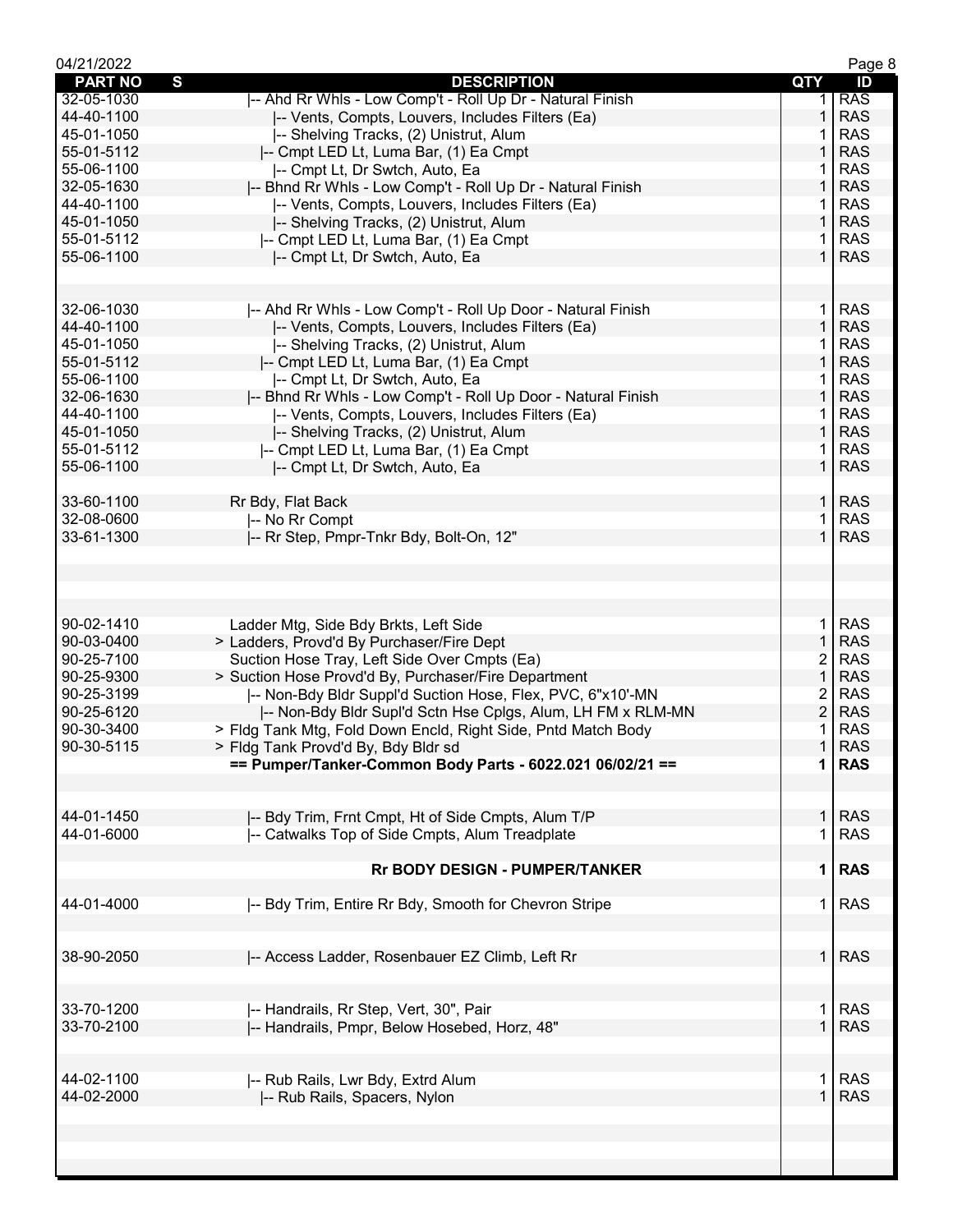| 04/21/2022               |                                                                                                         |              | Page 9                   |
|--------------------------|---------------------------------------------------------------------------------------------------------|--------------|--------------------------|
| <b>PART NO</b>           | S<br><b>DESCRIPTION</b>                                                                                 | QTY          | ID                       |
| 44-11-5100               | Whl Well Prvsns, Ahd of Whls Left Side                                                                  |              | <b>RAS</b>               |
| 44-10-1600               | >  -- Whi Well Cmpt, Sngl SCBA, Poly Tube, S/S Dr, (Fire Shopp)                                         | $\mathbf{1}$ | <b>RAS</b>               |
| 44-10-6000               | -- Whi Well Compt, SCBA Compt Straps                                                                    | 1<br>1       | <b>RAS</b><br><b>RAS</b> |
| 44-11-5300<br>44-10-1600 | Whl Well Prvsns, Bhnd Whls Left Side                                                                    |              | <b>RAS</b>               |
| 44-10-6000               | >  -- Whi Well Cmpt, Sngl SCBA, Poly Tube, S/S Dr, (Fire Shopp)<br>-- Whi Well Compt, SCBA Compt Straps | 1            | <b>RAS</b>               |
| 44-11-5500               | Whl Well Prvsns, Ahd of Whls Right Side                                                                 | 1.           | <b>RAS</b>               |
| 44-10-1600               | >  -- Whl Well Cmpt, Sngl SCBA, Poly Tube, S/S Dr, (Fire Shopp)                                         | 1            | <b>RAS</b>               |
| 44-10-6000               | -- Whi Well Compt, SCBA Compt Straps                                                                    | 1.           | <b>RAS</b>               |
|                          |                                                                                                         |              |                          |
| 44-11-5700               | Whl Well Prvsns, Bhnd Whls Right Side                                                                   | 1.           | <b>RAS</b>               |
| 44-10-1100               | >  -- Whl Well Cmpt, Sngl SCBA Tube, Alum Dr, Push Button (lever) Latch                                 | $\mathbf{1}$ | <b>RAS</b>               |
| 44-10-6000               | -- Whi Well Compt, SCBA Compt Straps                                                                    | 1.           | <b>RAS</b>               |
|                          |                                                                                                         |              |                          |
|                          |                                                                                                         |              |                          |
|                          |                                                                                                         |              |                          |
|                          |                                                                                                         |              |                          |
|                          |                                                                                                         |              |                          |
|                          |                                                                                                         |              |                          |
|                          |                                                                                                         |              |                          |
|                          |                                                                                                         |              |                          |
|                          | == Pumper/Tanker-AC Electrical System - 6022.021 06/02/21 ==                                            |              | $1$ RAS                  |
|                          |                                                                                                         |              |                          |
|                          |                                                                                                         |              |                          |
|                          |                                                                                                         |              |                          |
|                          |                                                                                                         |              |                          |
|                          |                                                                                                         |              |                          |
|                          |                                                                                                         |              |                          |
|                          |                                                                                                         |              |                          |
|                          |                                                                                                         |              |                          |
|                          |                                                                                                         |              |                          |
|                          |                                                                                                         |              |                          |
|                          |                                                                                                         |              |                          |
|                          |                                                                                                         |              |                          |
|                          |                                                                                                         |              |                          |
|                          | == Pumper/Tanker-Equipment Systems - 6022.021 06/02/21 ==                                               |              | 1 RAS                    |
|                          |                                                                                                         |              |                          |
|                          |                                                                                                         |              |                          |
|                          |                                                                                                         |              |                          |
|                          |                                                                                                         |              |                          |
|                          |                                                                                                         |              |                          |
|                          |                                                                                                         |              |                          |
|                          |                                                                                                         |              |                          |
|                          |                                                                                                         |              |                          |
|                          |                                                                                                         |              |                          |
|                          |                                                                                                         |              |                          |
|                          | == Pumper/Tanker - Tandem Axle - Pnt/Ltr/St - 6022.021 06/02/21 ==                                      |              | $1$ RAS                  |
|                          |                                                                                                         |              |                          |
| 80-22-1506               | Bdy Paint, Tndm Axle, Pmpr/Tnkr - Sngl Color                                                            | 1.           | <b>RAS</b>               |
| 80-06-1100               | -- Apparatus Color<br>$\prec$                                                                           | 1            | <b>RAS</b>               |
| 80-33-1100               | > Compt Finish, Swirl, Up to 6 Cmpts                                                                    | 1            | <b>RAS</b>               |
| 80-40-1100               | Whls, Alum, By the Chassis Manufacturer                                                                 | 1            | <b>RAS</b>               |
| 80-42-1500               | Bdy Paint, Touch Up, 2 oz. Bttl, One Color                                                              | $\mathbf{1}$ | <b>RAS</b>               |
| 80-43-2996               | >  -- Blacked Out Items- Line-X/Paint                                                                   | 1            | <b>RAS</b>               |
|                          |                                                                                                         |              |                          |
|                          |                                                                                                         |              |                          |
| 80-50-1100               | Lettering Supl'd by Dealer                                                                              | $\mathbf{1}$ | <b>RAS</b>               |
|                          |                                                                                                         |              |                          |
|                          |                                                                                                         |              |                          |